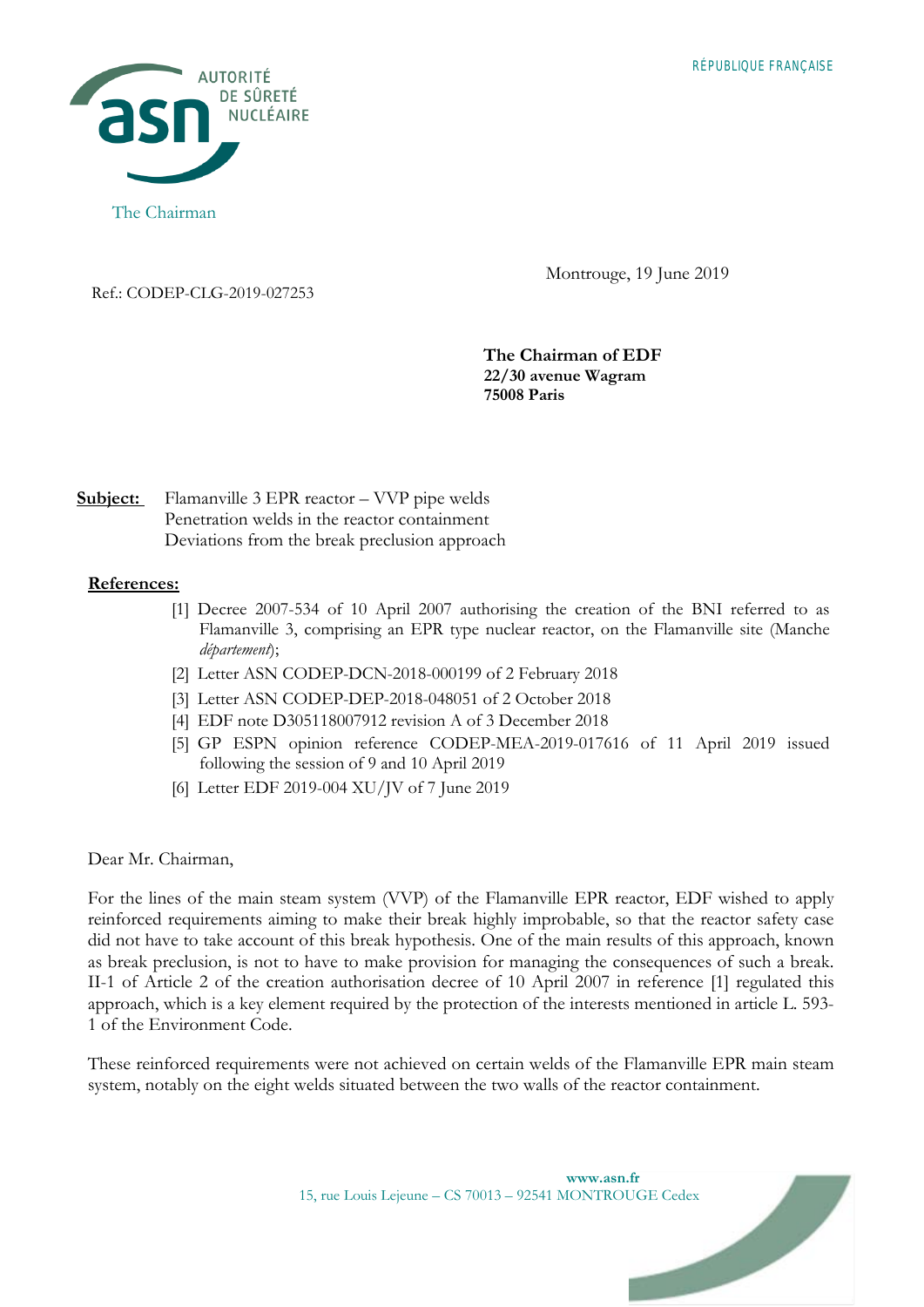ASN wishes to point out that these reinforced requirements are not stipulated in the regulations but were proposed by EDF and that equivalent requirements on the penetration welds were achieved on the other EPR reactors built abroad. Moreover, the level of quality corresponding to these requirements was easily achieved on the penetration welds of the last N4 series reactors built in France.

In the case of Flamanville 3, failures occurred at various steps in the production of these welds: in the specification of the requirements for the subcontractor in charge of producing the welds, during qualification of the weld procedures, in the choice of filler materials and during the acceptance tests, during production of the control assemblies and during the non-destructive inspections. These failures led to deviations not only from the break preclusion requirements, but also from the manufacturing code used by yourselves.

Faced with this situation, in a letter of 2 February 2018 in reference [2], ASN asked you to examine the possibility of repairing these welds and re-procuring the pipes concerned. In a letter of 2 October 2018 in reference [3], ASN reminded you that repair of the welds to ensure compliance with their initial manufacturing baseline requirements was the preferred option and asked you to take steps along these lines without delay, notably with regard to procurement.

In the note of 3 December 2018 in reference [4], you proposed an initial strategy which was to maintain these welds as-is, stating *"the highly improbable nature of the break risk with a high level of confidence",* by means of a specific test programme designed to define the mechanical properties of the welds.

Following the review of this first proposal, which included a consultation of the Advisory Committee for nuclear pressure equipment (opinion in reference [5]), **ASN considers that, given the number and nature of the deviations affecting these welds, their break can no longer be considered as highly improbable and that a break preclusion approach can no longer be applied to them.**

You were informed of this ASN position at the EDF hearing on 29 May last.

In a letter dated 7 June 2019 in reference [6], you asked ASN for its opinion on a new strategy for dealing with the deviations found on these welds.

\* \*

\*

You observe that *"the possibility of abandoning the break preclusion principle was examined but is not technically accessible"*. You consider that "*the mechanical properties of these welds are sufficient to ensure their integrity and guarantee the functioning of the installation in complete safety"*. In the light of your assessment of the *"major challenges involved in this modification",* you propose repairing these welds in 2024, after commissioning of the installation that you hope to see take place in 2020. You however consider that you are in a position to repair these welds for commissioning by the end of 2022, depending on the repair scenario chosen.

Postponement of the repair operations until after reactor commissioning would pose a number of problems.

Firstly, given that you confirm the technical feasibility of upgrading the penetrations, repair after commissioning would need to be justified for the interim period, by comparison with repair before commissioning. In your letter, however, you provide no justification for deferred repair, for example based on the particular characteristics of this interim period (reduced loadings owing to specific operating conditions, absence of physical phenomena such as ageing).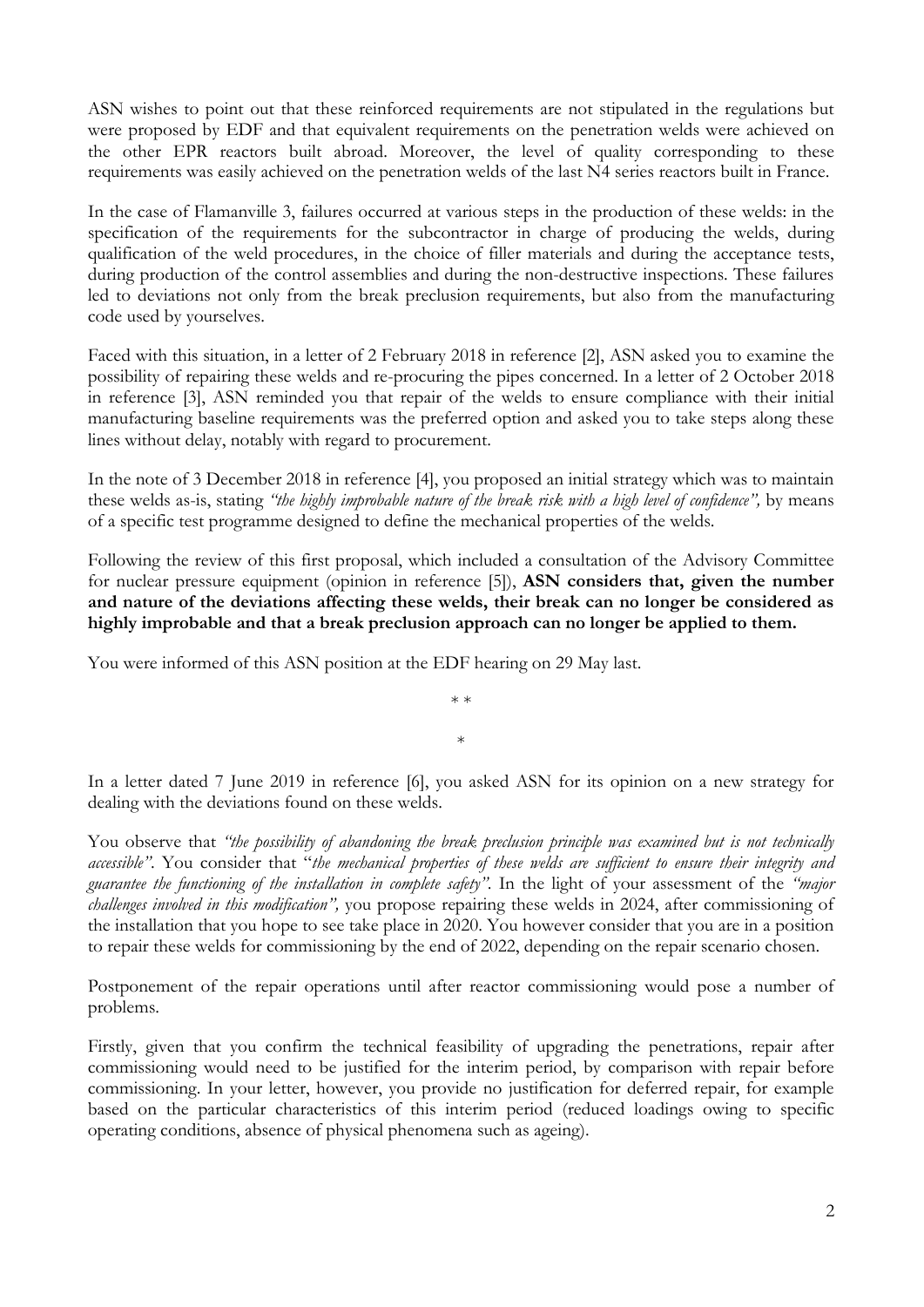Secondly, given that a break on these lines can no longer be considered highly improbable, it would then be necessary to include this in the safety case, as part of the defence in depth approach applicable to the nuclear industry. With regard to robustness, you simply propose carrying out pipe break studies applying rules adapted from those normally used. Your approach should on the contrary be part of a more general structured demonstration, should consider all the consequences of a break in these welds, should specify the level of guarantee you consider able to achieve given the study rules proposed, which would also need to be validated beforehand, as well as the adequacy of the modifications envisaged prior to commissioning of the reactor, notably in the light of the study results.

The possibility of compiling such a dossier would at this stage appear to be highly uncertain. For example, ASN has already identified a number of obstacles:

- it would appear to be difficult, as you envisage, to take no account of the aggravating factor represented by non-closure of the steam shut-off valve of the neighbouring steam generator, because it is probable that this valve would be damaged in the event of a weld break;
- unless it can be demonstrated that a release of steam into the annulus is not possible in the event of a penetration weld break, the consequences of steam propagation in this space must be studied using specific methods yet to be determined.

The time-frame that you evaluated and on which you base the interest of repairs after commissioning, does not take account of the time needed to carry out and then review such studies.

Moreover, ASN notes that you intend to transmit the final data enabling the weld properties to be determined in May 2020. These data are needed to verify that these welds meet the requirements applicable to nuclear pressure equipment even if not covered by break preclusion. The first available test results show that considerable work still needs to be done before being able to demonstrate this compliance.

Ultimately, there is nothing to guarantee that your approach would succeed and, if it did, that it would do so within a shorter time-frame than that of repair.

In any case, repair after commissioning would mean that the compliance of the installation with its creation authorisation decree at the moment of start-up could not be demonstrated. ASN would therefore be unable to authorise this commissioning without prior modification of the break preclusion approach provisions contained in this decree. A dossier submitted by yourselves would then have to be reviewed as part of a request for modification of the decree to the competent authority.